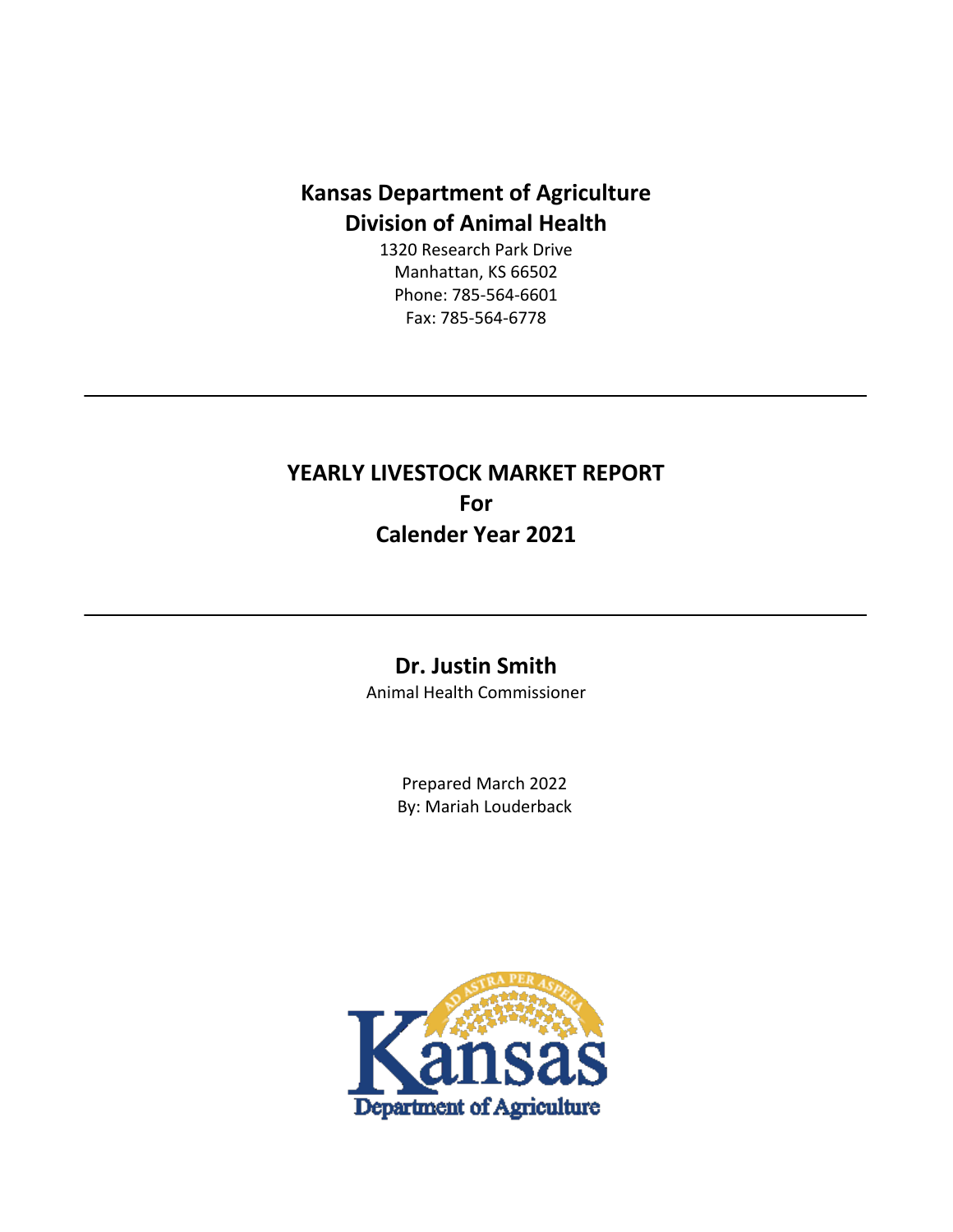| <b>MARKET:</b>       | Anderson County Sales Company. LLC            |                  | LICENSE NUMBER: ST00000Z        |                  |                 |
|----------------------|-----------------------------------------------|------------------|---------------------------------|------------------|-----------------|
| <b>PREMISES:</b>     | 430 N Maple St Garnett, Ks 66032-1074         | <b>YEAR 2020</b> |                                 | <b>YEAR 2021</b> |                 |
|                      |                                               | <b>Buffalo</b>   | 0                               | <b>Buffalo</b>   | 0               |
| <b>COUNTY:</b>       | Anderson                                      | Cattle           | 23,016                          | Cattle           | 18,280          |
|                      |                                               | Goats            | 258                             | Goats            | 349             |
| <b>PHONE:</b>        | 785-448-3811                                  | Horses           | 173                             | Horses           | 27              |
|                      |                                               | Llama            | $\pmb{0}$                       | Llama            | 0               |
| <b>VETERINARIAN:</b> | Darrell Monfort                               | Poultry          | $\pmb{0}$                       | Poultry          | 0               |
|                      |                                               | Sheep            | 54                              | Sheep            | 44              |
|                      |                                               | Swine            | 680                             | Swine            | 561             |
| <b>MARKET:</b>       | Belleville 81 Livestock Sales                 |                  | <b>LICENSE NUMBER: ST00000R</b> |                  |                 |
| <b>PREMISES:</b>     | 1160 Us Highway 81 Belleville, Ks 66935-8101  | <b>YEAR 2020</b> |                                 | <b>YEAR 2021</b> |                 |
|                      |                                               | <b>Buffalo</b>   | 0                               | <b>Buffalo</b>   | 0               |
| <b>COUNTY:</b>       | Republic                                      | Cattle           | 23,605                          | Cattle           | 23,098          |
|                      |                                               | Goats            | 0                               | Goats            | 0               |
| <b>PHONE:</b>        | 785-527-2258                                  | Horses           | 0                               | Horses           | 0               |
|                      |                                               | Llama            | 0                               | Llama            | 0               |
| <b>VETERINARIAN:</b> | Brad D Robèrt                                 | Poultry          | 0                               | Poultry          | $\pmb{0}$       |
|                      |                                               | Sheep            | 0                               | Sheep            | 0               |
|                      |                                               | Swine            | 0                               | Swine            | $\mathbf 0$     |
|                      |                                               |                  |                                 |                  |                 |
| <b>MARKET:</b>       | Caldwell Livestock Market, LLC                |                  | LICENSE NUMBER: ST00001P        |                  |                 |
| <b>PREMISES:</b>     | 727 W 175Th St S Caldwell, Ks 67022-8301      | <b>YEAR 2020</b> |                                 | <b>YEAR 2021</b> |                 |
|                      |                                               | <b>Buffalo</b>   | 0                               | <b>Buffalo</b>   | 0               |
| <b>COUNTY:</b>       | Sumner                                        | Cattle           | 13,250                          | Cattle           | 12,979          |
|                      |                                               | Goats            | $\pmb{0}$                       | Goats            | 0               |
| <b>PHONE:</b>        | 620-845-2191                                  | Horses           | 0                               | Horses           | 0               |
|                      |                                               | Llama            | 0                               | Llama            | 0               |
| <b>VETERINARIAN:</b> | Steve E Abrams                                | Poultry          | 0                               | Poultry          | $\pmb{0}$       |
|                      |                                               | Sheep            | 0                               | Sheep            | 0               |
|                      |                                               | Swine            | 0                               | Swine            | 0               |
| <b>MARKET:</b>       | <b>Central Livestock LLC</b>                  |                  | LICENSE NUMBER: ST00001C        |                  |                 |
| <b>PREMISES:</b>     | 811 N Main St South Hutchinson, Ks 67505-1019 | <b>YEAR 2020</b> |                                 | <b>YEAR 2021</b> |                 |
|                      |                                               | <b>Buffalo</b>   | 0                               | <b>Buffalo</b>   | 0               |
| <b>COUNTY:</b>       | Reno                                          | Cattle           | 21,782                          | Cattle           | 26,903          |
|                      |                                               | Goats            | 6,859                           | Goats            | 6,990           |
| <b>PHONE:</b>        | 620-662-3371                                  | Horses           | 1,685                           | Horses           | 1,648           |
|                      |                                               | Llama            | 0                               | Llama            | 0               |
| <b>VETERINARIAN:</b> | David T Harder                                | Poultry          | 0                               | Poultry          | 0               |
|                      |                                               | Sheep<br>Swine   | 9,028<br>2,409                  | Sheep<br>Swine   | 12,347<br>2,413 |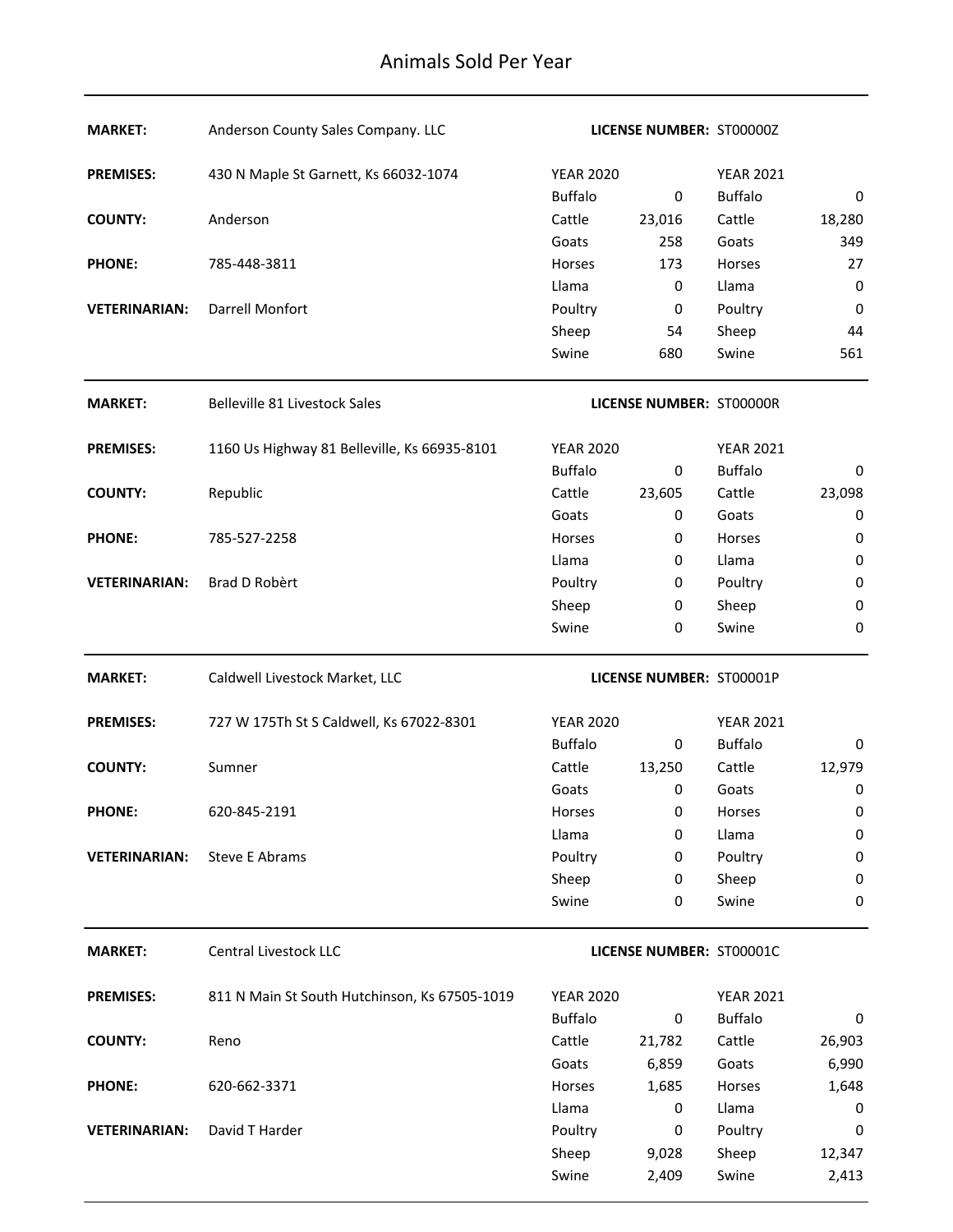| <b>MARKET:</b>       | Clay Center Livestock Sales, Inc.              |                  | <b>LICENSE NUMBER: ST00000S</b> |                  |          |
|----------------------|------------------------------------------------|------------------|---------------------------------|------------------|----------|
| <b>PREMISES:</b>     | 1774 Meadowlark Rd Clay Center, Ks 67432-8100  | <b>YEAR 2020</b> |                                 | <b>YEAR 2021</b> |          |
|                      |                                                | <b>Buffalo</b>   | $\mathbf 0$                     | <b>Buffalo</b>   | 0        |
| <b>COUNTY:</b>       | Clay                                           | Cattle           | 20,615                          | Cattle           | 22,127   |
|                      |                                                | Goats            | 7,467                           | Goats            | 8,097    |
| <b>PHONE:</b>        | 785-632-5566                                   | Horses           | 23                              | Horses           | 51       |
|                      |                                                | Llama            | 0                               | Llama            | 0        |
| <b>VETERINARIAN:</b> | Kenn Lacy                                      | Poultry          | 0                               | Poultry          | 0        |
|                      |                                                | Sheep            | 11,823                          | Sheep            | 13,033   |
|                      |                                                | Swine            | 0                               | Swine            | 0        |
| <b>MARKET:</b>       | Coffeyville Livestock Market, LLC              |                  | LICENSE NUMBER: ST00000N        |                  |          |
| <b>PREMISES:</b>     | 910 W 14Th St Coffeyville, Ks 67337-4402       | <b>YEAR 2020</b> |                                 | <b>YEAR 2021</b> |          |
|                      |                                                | <b>Buffalo</b>   | 0                               | <b>Buffalo</b>   | $\bf{0}$ |
| <b>COUNTY:</b>       | Montgomery                                     | Cattle           | 97,128                          | Cattle           | 99,986   |
|                      |                                                | Goats            | 1,466                           | Goats            | 1,714    |
| <b>PHONE:</b>        | 620-251-5460                                   | <b>Horses</b>    | 0                               | Horses           | 0        |
|                      |                                                | Llama            | 0                               | Llama            | 0        |
| <b>VETERINARIAN:</b> | William E Frazee                               | Poultry          | 0                               | Poultry          | 0        |
|                      |                                                | Sheep            | 499                             | Sheep            | 851      |
|                      |                                                | Swine            | 1,419                           | Swine            | 1,416    |
|                      |                                                |                  |                                 |                  |          |
| <b>MARKET:</b>       | Colby Livestock Auction, LLC                   |                  | LICENSE NUMBER: ST000016        |                  |          |
| <b>PREMISES:</b>     | 125 S Country Club Dr Colby, Ks 67701-3817     | <b>YEAR 2020</b> |                                 | <b>YEAR 2021</b> |          |
|                      |                                                | <b>Buffalo</b>   | 0                               | <b>Buffalo</b>   | 0        |
| <b>COUNTY:</b>       | Thomas                                         | Cattle           | 13,065                          | Cattle           | 16,780   |
|                      |                                                | Goats            | 19,606                          | Goats            | 20,812   |
| <b>PHONE:</b>        | 785-460-3231                                   | Horses           | 453                             | Horses           | 307      |
|                      |                                                | Llama            | 0                               | Llama            | 0        |
| <b>VETERINARIAN:</b> | <b>Russell D Bowers</b>                        | Poultry          | 0                               | Poultry          | 0        |
|                      |                                                | Sheep            | 16,676                          | Sheep            | 29,843   |
|                      |                                                | Swine            | 1,273                           | Swine            | 1,092    |
| <b>MARKET:</b>       | El Dorado Livestock Auction, Inc.              |                  | LICENSE NUMBER: ST000017        |                  |          |
| <b>PREMISES:</b>     | 2593 Se Us Highway 54 El Dorado, Ks 67042-8614 | <b>YEAR 2020</b> |                                 | <b>YEAR 2021</b> |          |
|                      |                                                | <b>Buffalo</b>   | 0                               | <b>Buffalo</b>   | 0        |
| <b>COUNTY:</b>       | <b>Butler</b>                                  | Cattle           | 57,186                          | Cattle           | 62,626   |
|                      |                                                | Goats            | 0                               | Goats            | 0        |
| <b>PHONE:</b>        | 316-320-3212                                   | <b>Horses</b>    | 6                               | Horses           | 3        |
|                      |                                                | Llama            | 0                               | Llama            | 0        |
| <b>VETERINARIAN:</b> | Kailey G Fitzmorris                            | Poultry          | 0                               | Poultry          | 0        |
|                      |                                                | Sheep            | 0                               | Sheep            | 0        |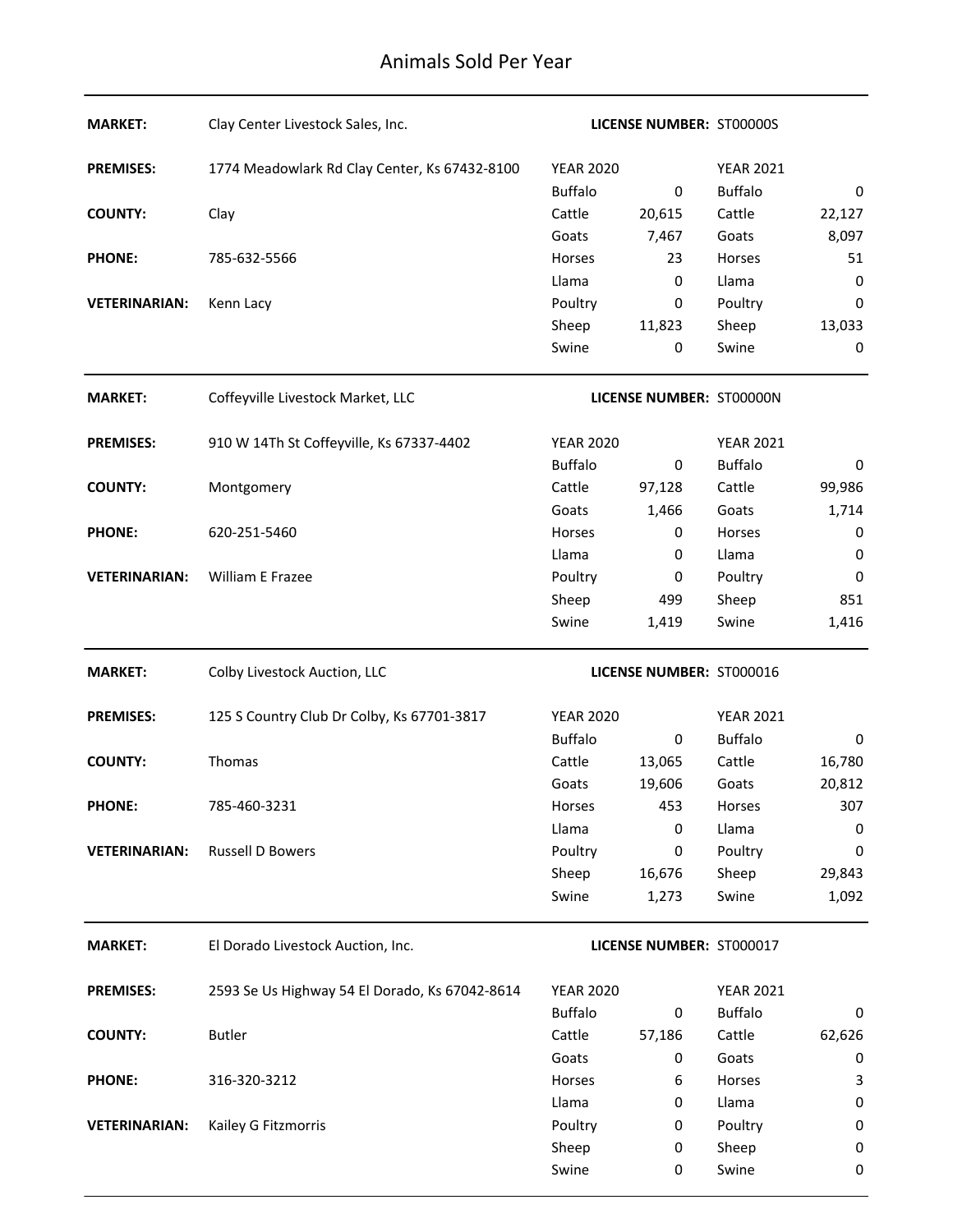| <b>MARKET:</b>       | <b>Emporia Livestock Sales</b>          |                  | LICENSE NUMBER: ST00000Y |                  |             |
|----------------------|-----------------------------------------|------------------|--------------------------|------------------|-------------|
| <b>PREMISES:</b>     | 502 Albert St Emporia, Ks 66801-4346    | <b>YEAR 2020</b> |                          | <b>YEAR 2021</b> |             |
|                      |                                         | <b>Buffalo</b>   | 0                        | <b>Buffalo</b>   | 0           |
| <b>COUNTY:</b>       | Lyon                                    | Cattle           | 45,818                   | Cattle           | 55,064      |
|                      |                                         | Goats            | 0                        | Goats            | 0           |
| <b>PHONE:</b>        | 620-342-2425                            | Horses           | 0                        | Horses           | 0           |
|                      |                                         | Llama            | 0                        | Llama            | $\pmb{0}$   |
| <b>VETERINARIAN:</b> | Scott A Gordon                          | Poultry          | 0                        | Poultry          | 0           |
|                      |                                         | Sheep            | 0                        | Sheep            | $\mathbf 0$ |
|                      |                                         | Swine            | 0                        | Swine            | 0           |
| <b>MARKET:</b>       | Eureka Livestock Sales                  |                  | LICENSE NUMBER: ST000009 |                  |             |
| <b>PREMISES:</b>     | 510 N Jefferson St Eureka, Ks 67045     | <b>YEAR 2020</b> |                          | <b>YEAR 2021</b> |             |
|                      |                                         | <b>Buffalo</b>   | $\mathbf 0$              | <b>Buffalo</b>   | 0           |
| <b>COUNTY:</b>       | Greenwood                               | Cattle           | 35,256                   | Cattle           | 36,595      |
|                      |                                         | Goats            | 0                        | Goats            | 0           |
| <b>PHONE:</b>        | 620-583-5008                            | <b>Horses</b>    | 0                        | Horses           | 0           |
|                      |                                         | Llama            | 0                        | Llama            | 0           |
| <b>VETERINARIAN:</b> | Darrell Monfort                         | Poultry          | 0                        | Poultry          | $\bf{0}$    |
|                      |                                         | Sheep            | 0                        | Sheep            | 0           |
|                      |                                         | Swine            | 0                        | Swine            | $\mathbf 0$ |
| <b>MARKET:</b>       | Farmers & Ranchers Livestock Comm, Co   |                  | LICENSE NUMBER: ST000011 |                  |             |
| <b>PREMISES:</b>     | 1500 W Highway 40 Salina, Ks 67401-9376 | <b>YEAR 2020</b> |                          | <b>YEAR 2021</b> |             |
|                      |                                         | <b>Buffalo</b>   | 0                        | <b>Buffalo</b>   | 0           |
| <b>COUNTY:</b>       | Saline                                  | Cattle           | 172,832                  | Cattle           | 185,464     |
|                      |                                         | Goats            | 0                        | Goats            | 0           |
| <b>PHONE:</b>        | 785-825-0211                            | Horses           | 328                      | Horses           | 546         |
|                      |                                         | Llama            | 0                        | Llama            | 0           |
| <b>VETERINARIAN:</b> | James A Rohleder                        | Poultry          | 0                        | Poultry          | 0           |
|                      |                                         | Sheep            | 0                        | Sheep            | 0           |
|                      |                                         | Swine            | 2,500                    | Swine            | 2,786       |
| <b>MARKET:</b>       | Fort Scott Livestock Market, Inc.       |                  | LICENSE NUMBER: ST00000L |                  |             |
| <b>PREMISES:</b>     | 2131 Maple Rd Fort Scott, Ks 66701      | <b>YEAR 2020</b> |                          | <b>YEAR 2021</b> |             |
|                      |                                         | <b>Buffalo</b>   | 0                        | <b>Buffalo</b>   | 0           |
| <b>COUNTY:</b>       | Bourbon                                 | Cattle           | 100,499                  | Cattle           | 103,165     |
|                      |                                         | Goats            | $\pmb{0}$                | Goats            | 0           |
| <b>PHONE:</b>        | 620-223-4600                            | Horses           | 0                        | Horses           | 0           |
|                      |                                         | Llama            | 0                        | Llama            | $\pmb{0}$   |
| <b>VETERINARIAN:</b> | Donald E Sotta                          | Poultry          | 0                        | Poultry          | 0           |
|                      |                                         | Sheep            | 0                        | Sheep            | 0           |
|                      |                                         | Swine            | 0                        | Swine            | $\pmb{0}$   |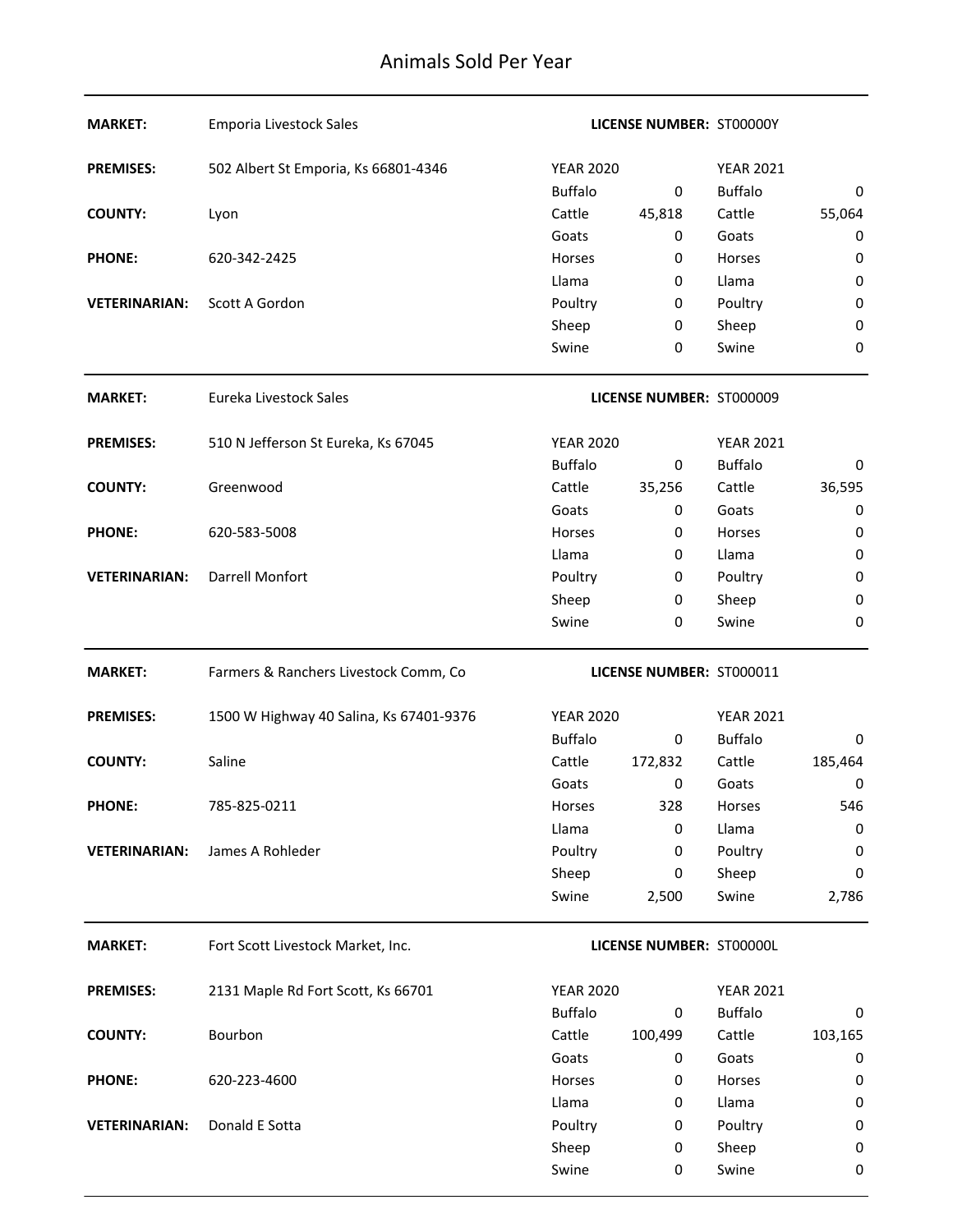| <b>MARKET:</b>       | Fredonia Livestock Auction, LLC           |                  | LICENSE NUMBER: ST00000J |                  |                  |
|----------------------|-------------------------------------------|------------------|--------------------------|------------------|------------------|
| <b>PREMISES:</b>     | 360 W Madison St Fredonia, Ks 66736-2050  | <b>YEAR 2020</b> |                          | <b>YEAR 2021</b> |                  |
|                      |                                           | <b>Buffalo</b>   | 0                        | <b>Buffalo</b>   | 0                |
| <b>COUNTY:</b>       | Wilson                                    | Cattle           | 75,362                   | Cattle           | 65,105           |
|                      |                                           | Goats            | 0                        | Goats            | 0                |
| <b>PHONE:</b>        | 620-378-2212                              | Horses           | 0                        | Horses           | 3                |
|                      |                                           | Llama            | 0                        | Llama            | $\pmb{0}$        |
| <b>VETERINARIAN:</b> | <b>Brandi Tharp</b>                       | Poultry          | 0                        | Poultry          | $\pmb{0}$        |
|                      |                                           | Sheep            | 0                        | Sheep            | $\pmb{0}$        |
|                      |                                           | Swine            | 0                        | Swine            | $\boldsymbol{0}$ |
| <b>MARKET:</b>       | <b>Gates Family Sales</b>                 |                  | LICENSE NUMBER: ST00001L |                  |                  |
| <b>PREMISES:</b>     | 624 S Jennings Ave Anthony, Ks 67003-2548 | <b>YEAR 2020</b> |                          | <b>YEAR 2021</b> |                  |
|                      |                                           | <b>Buffalo</b>   | 0                        | <b>Buffalo</b>   | 0                |
| <b>COUNTY:</b>       | Harper                                    | Cattle           | 27,081                   | Cattle           | 28,182           |
|                      |                                           | Goats            | 0                        | Goats            | 0                |
| <b>PHONE:</b>        | 620-842-3757                              | Horses           | 0                        | Horses           | 0                |
|                      |                                           | Llama            | 0                        | Llama            | 0                |
| <b>VETERINARIAN:</b> | Lavica L Gates                            | Poultry          | 0                        | Poultry          | $\pmb{0}$        |
|                      |                                           | Sheep            | 0                        | Sheep            | 0                |
|                      |                                           | Swine            | 0                        | Swine            | $\boldsymbol{0}$ |
| <b>MARKET:</b>       | <b>Heartland Regional Stockyards</b>      |                  | LICENSE NUMBER: ST00001T |                  |                  |
| <b>PREMISES:</b>     | 907 Nw 3Rd St Plainville, Ks 67663-1700   | <b>YEAR 2020</b> |                          | <b>YEAR 2021</b> |                  |
|                      |                                           | <b>Buffalo</b>   | 0                        | <b>Buffalo</b>   | 0                |
| <b>COUNTY:</b>       | Rooks                                     | Cattle           | 52,374                   | Cattle           | 59,210           |
|                      |                                           | Goats            | 0                        | Goats            | 0                |
| <b>PHONE:</b>        | 785-688-4080                              | Horses           | 0                        | Horses           | 0                |
|                      |                                           | Llama            | 0                        | Llama            | 0                |
| <b>VETERINARIAN:</b> | <b>Brandon Weidenhaft</b>                 | Poultry          | 0                        | Poultry          | $\pmb{0}$        |
|                      |                                           | Sheep            | 0                        | Sheep            | 0                |
|                      |                                           | Swine            | 0                        | Swine            | $\boldsymbol{0}$ |
| <b>MARKET:</b>       | Herington Livestock Commission, Co.       |                  | LICENSE NUMBER: ST000018 |                  |                  |
| <b>PREMISES:</b>     | 3183 R Ave Herington, Ks 67449-4043       | <b>YEAR 2020</b> |                          | <b>YEAR 2021</b> |                  |
|                      |                                           | <b>Buffalo</b>   | 0                        | <b>Buffalo</b>   | 0                |
| <b>COUNTY:</b>       | Morris                                    | Cattle           | 23,109                   | Cattle           | 24,381           |
|                      |                                           | Goats            | 0                        | Goats            | 0                |
| <b>PHONE:</b>        | 785-258-2205                              | Horses           | 0                        | Horses           | 0                |
|                      |                                           | Llama            | 0                        | Llama            | 0                |
| <b>VETERINARIAN:</b> | Taylor M Green                            | Poultry          | 0                        | Poultry          | 0                |
|                      |                                           | Sheep            | 0                        | Sheep            | 0                |
|                      |                                           | Swine            | 0                        | Swine            | 0                |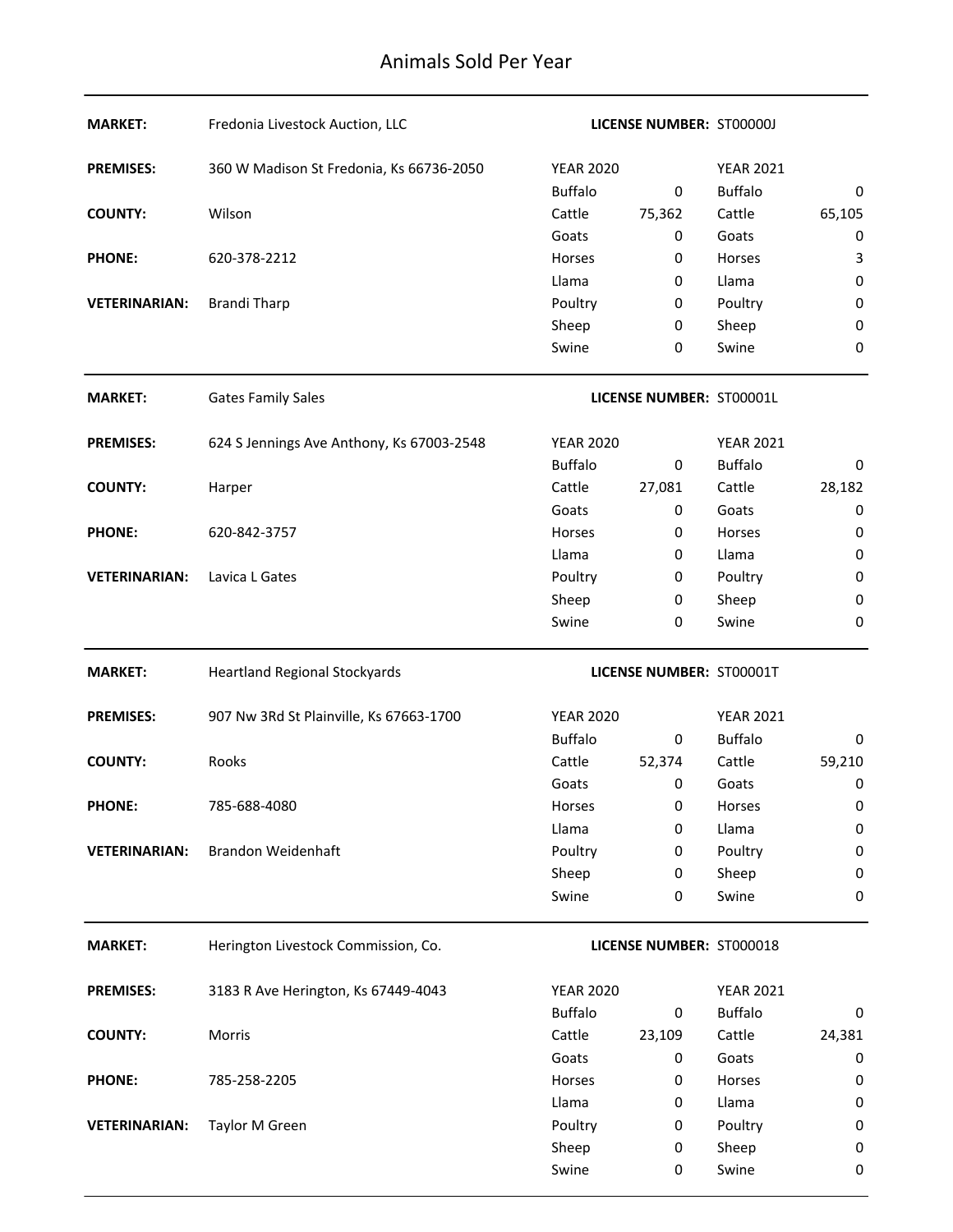| <b>MARKET:</b>       | Highway 54 Livestock Market               |                  | LICENSE NUMBER: ST000001 |                  |                 |
|----------------------|-------------------------------------------|------------------|--------------------------|------------------|-----------------|
| <b>PREMISES:</b>     | 315 S Main St Gas, Ks 66742               | <b>YEAR 2020</b> |                          | <b>YEAR 2021</b> |                 |
|                      |                                           | <b>Buffalo</b>   | 0                        | <b>Buffalo</b>   | 0               |
| <b>COUNTY:</b>       | Allen                                     | Cattle           | 1,440                    | Cattle           | 935             |
|                      |                                           | Goats            | 0                        | Goats            | 51              |
| <b>PHONE:</b>        | 620-365-6968                              | Horses           | 0                        | Horses           | $\pmb{0}$       |
|                      |                                           | Llama            | 0                        | Llama            | $\pmb{0}$       |
| <b>VETERINARIAN:</b> | Kyle E Stromgren                          | Poultry          | 0                        | Poultry          | $\mathbf 0$     |
|                      |                                           | Sheep            | $\pmb{0}$                | Sheep            | 40              |
|                      |                                           | Swine            | 0                        | Swine            | 0               |
| <b>MARKET:</b>       | Hill City Commission LLC                  |                  | LICENSE NUMBER: ST00001U |                  |                 |
| <b>PREMISES:</b>     | 2536 Us Highway 283 Hill City, Ks 67642   | <b>YEAR 2020</b> |                          | <b>YEAR 2021</b> |                 |
|                      |                                           | <b>Buffalo</b>   | $\boldsymbol{0}$         | <b>Buffalo</b>   | 0               |
| <b>COUNTY:</b>       | Graham                                    | Cattle           | 33,159                   | Cattle           | 41,297          |
|                      |                                           | Goats            | $\boldsymbol{0}$         | Goats            | 0               |
| <b>PHONE:</b>        | 785-421-3441                              | Horses           | 167                      | Horses           | $\overline{2}$  |
|                      |                                           | Llama            | 0                        | Llama            | $\pmb{0}$       |
| <b>VETERINARIAN:</b> | Craig Iwanski                             | Poultry          | 0                        | Poultry          | $\pmb{0}$       |
|                      |                                           | Sheep            | 0                        | Sheep            | $\pmb{0}$       |
|                      |                                           | Swine            | 0                        | Swine            | $\mathbf 0$     |
|                      |                                           |                  |                          |                  |                 |
| <b>MARKET:</b>       | Holton Livestock Exchange, Inc.           |                  | LICENSE NUMBER: ST000001 |                  |                 |
| <b>PREMISES:</b>     | 13788 K-16 Hwy Holton, Ks 66436-9802      | <b>YEAR 2020</b> |                          | <b>YEAR 2021</b> |                 |
|                      |                                           | <b>Buffalo</b>   | 0                        | <b>Buffalo</b>   | 0               |
| <b>COUNTY:</b>       | Jackson                                   | Cattle           | 46,582                   | Cattle           | 59,064          |
|                      |                                           | Goats            | 19                       | Goats            | 10              |
| <b>PHONE:</b>        | 785-364-4114                              | Horses           | 3                        | Horses           | 0               |
|                      |                                           | Llama            | 0                        | Llama            | $\pmb{0}$       |
| <b>VETERINARIAN:</b> | <b>Trent T Glick</b>                      | Poultry          | 0                        | Poultry          | $\pmb{0}$       |
|                      |                                           | Sheep            | 6                        | Sheep            | 9               |
|                      |                                           | Swine            | 26                       | Swine            | 72              |
| <b>MARKET:</b>       | Jc Livestock Sales, Inc.                  |                  | LICENSE NUMBER: ST00001G |                  |                 |
| <b>PREMISES:</b>     | 301 E 6Th St Junction City, Ks 66441-2868 | <b>YEAR 2020</b> |                          | <b>YEAR 2021</b> |                 |
|                      |                                           | <b>Buffalo</b>   | 0                        | <b>Buffalo</b>   | 0               |
| <b>COUNTY:</b>       | Geary                                     | Cattle           | 29,337                   | Cattle           | 32,396          |
|                      |                                           | Goats            | 0                        | Goats            | 0               |
| <b>PHONE:</b>        | 785-238-1471                              | Horses           | 0                        | Horses           | $\pmb{0}$       |
|                      |                                           | Llama            | 0                        | Llama            | 0               |
| <b>VETERINARIAN:</b> | Robert G Haynes                           | Poultry          | 0                        | Poultry          | $\pmb{0}$       |
|                      |                                           | Sheep<br>Swine   | $\pmb{0}$<br>598         | Sheep<br>Swine   | $\bf{0}$<br>130 |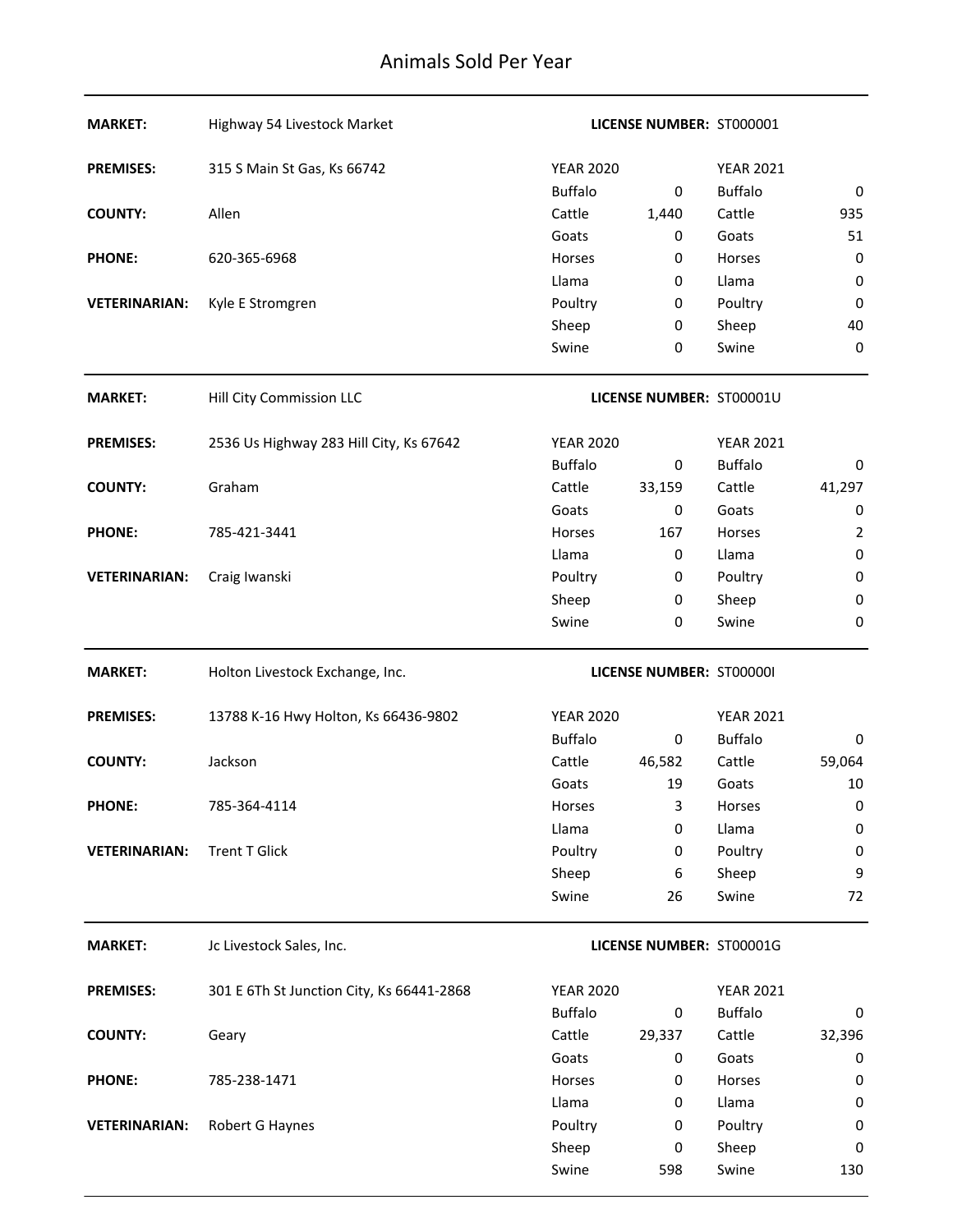| <b>MARKET:</b>       | Lacrosse Livestock Market, Inc.               |                  | <b>LICENSE NUMBER: ST000010</b> |                  |             |
|----------------------|-----------------------------------------------|------------------|---------------------------------|------------------|-------------|
| <b>PREMISES:</b>     | 2340 Us Hwy 183 Lacrosse, Ks 67548            | <b>YEAR 2020</b> |                                 | <b>YEAR 2021</b> |             |
|                      |                                               | <b>Buffalo</b>   | 0                               | <b>Buffalo</b>   | 0           |
| <b>COUNTY:</b>       | Rush                                          | Cattle           | 48,916                          | Cattle           | 54,800      |
|                      |                                               | Goats            | 0                               | Goats            | 0           |
| <b>PHONE:</b>        | 785-222-2586                                  | Horses           | 0                               | Horses           | 4           |
|                      |                                               | Llama            | 0                               | Llama            | 0           |
| <b>VETERINARIAN:</b> | Aaron M Larson                                | Poultry          | 0                               | Poultry          | 0           |
|                      |                                               | Sheep            | 0                               | Sheep            | 0           |
|                      |                                               | Swine            | 0                               | Swine            | 0           |
| <b>MARKET:</b>       | Manhattan Commission, Co.                     |                  | LICENSE NUMBER: ST00000M        |                  |             |
| <b>PREMISES:</b>     | 8424 E Us Highway 24 Manhattan, Ks 66502-8662 | <b>YEAR 2020</b> |                                 | <b>YEAR 2021</b> |             |
|                      |                                               | <b>Buffalo</b>   | 0                               | <b>Buffalo</b>   | 0           |
| <b>COUNTY:</b>       | Pottawatomie                                  | Cattle           | 55,727                          | Cattle           | 58,736      |
|                      |                                               | Goats            | 0                               | Goats            | 0           |
| <b>PHONE:</b>        | 785-776-4815                                  | <b>Horses</b>    | 0                               | Horses           | 0           |
|                      |                                               | Llama            | 0                               | Llama            | 0           |
| <b>VETERINARIAN:</b> | Tom B Taul                                    | Poultry          | 0                               | Poultry          | $\bf{0}$    |
|                      |                                               | Sheep            | 0                               | Sheep            | $\mathbf 0$ |
|                      |                                               | Swine            | 0                               | Swine            | $\mathbf 0$ |
|                      |                                               |                  |                                 |                  |             |
| <b>MARKET:</b>       | Mankato Livestock, Inc.                       |                  | LICENSE NUMBER: ST00000G        |                  |             |
| <b>PREMISES:</b>     | 810 N Commercial St Mankato, Ks 66956-1519    | <b>YEAR 2020</b> |                                 | <b>YEAR 2021</b> |             |
|                      |                                               | <b>Buffalo</b>   | 0                               | <b>Buffalo</b>   | 0           |
| <b>COUNTY:</b>       | Jewell                                        | Cattle           | 78,567                          | Cattle           | 84,234      |
|                      |                                               | Goats            | 0                               | Goats            | 0           |
| <b>PHONE:</b>        | 785-378-3233                                  | Horses           | 0                               | Horses           | 0           |
|                      |                                               | Llama            | 0                               | Llama            | 0           |
| <b>VETERINARIAN:</b> | Lannie L Hanel                                | Poultry          | 0                               | Poultry          | $\mathbf 0$ |
|                      |                                               | Sheep            | 0                               | Sheep            | 0           |
|                      |                                               | Swine            | 0                               | Swine            | $\mathbf 0$ |
| <b>MARKET:</b>       | Marysville Livestock, Inc.                    |                  | LICENSE NUMBER: ST00000Q        |                  |             |
| <b>PREMISES:</b>     | 1180 Us Highway 77 Marysville, Ks 66508-8656  | <b>YEAR 2020</b> |                                 | <b>YEAR 2021</b> |             |
|                      |                                               | <b>Buffalo</b>   | 0                               | <b>Buffalo</b>   | 0           |
| <b>COUNTY:</b>       | Marshall                                      | Cattle           | 44,657                          | Cattle           | 47,518      |
|                      |                                               | Goats            | 0                               | Goats            | 0           |
| <b>PHONE:</b>        | 785-562-1015                                  | Horses           | 0                               | Horses           | 0           |
|                      |                                               | Llama            | 0                               | Llama            | $\pmb{0}$   |
| <b>VETERINARIAN:</b> | Stacy L Rugan                                 | Poultry          | 0                               | Poultry          | 0           |
|                      |                                               | Sheep            | 0                               | Sheep            | 0           |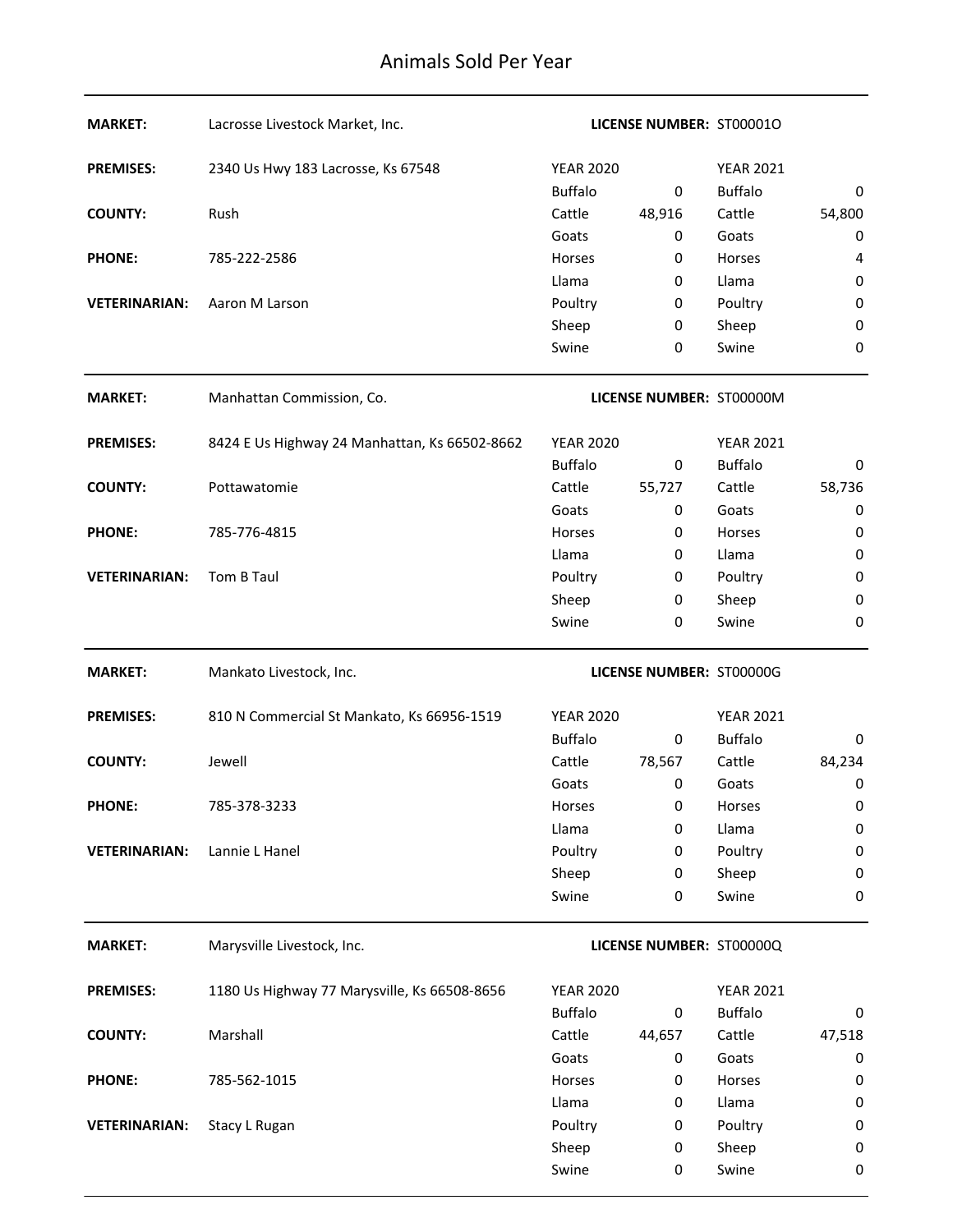| <b>MARKET:</b>       | Norton Livestock Market, Inc.          |                  | LICENSE NUMBER: ST000015 |                  |             |
|----------------------|----------------------------------------|------------------|--------------------------|------------------|-------------|
| <b>PREMISES:</b>     | 1099 E Road 1 Norton, Ks 67654         | <b>YEAR 2020</b> |                          | <b>YEAR 2021</b> |             |
|                      |                                        | <b>Buffalo</b>   | 0                        | <b>Buffalo</b>   | 0           |
| <b>COUNTY:</b>       | Norton                                 | Cattle           | 17,930                   | Cattle           | 23,716      |
|                      |                                        | Goats            | 0                        | Goats            | 0           |
| <b>PHONE:</b>        | 785-877-5161                           | Horses           | 0                        | Horses           | $\pmb{0}$   |
|                      |                                        | Llama            | 0                        | Llama            | $\pmb{0}$   |
| <b>VETERINARIAN:</b> | Derek D Pridey                         | Poultry          | 0                        | Poultry          | $\pmb{0}$   |
|                      |                                        | Sheep            | $\pmb{0}$                | Sheep            | $\pmb{0}$   |
|                      |                                        | Swine            | 0                        | Swine            | 0           |
| <b>MARKET:</b>       | Oakley Livestock Commission            |                  | LICENSE NUMBER: ST00000K |                  |             |
| <b>PREMISES:</b>     | 208 S Freeman Ave Oakley, Ks 67748     | <b>YEAR 2020</b> |                          | <b>YEAR 2021</b> |             |
|                      |                                        | <b>Buffalo</b>   | 0                        | <b>Buffalo</b>   | 0           |
| <b>COUNTY:</b>       | Logan                                  | Cattle           | 42,540                   | Cattle           | $\pmb{0}$   |
|                      |                                        | Goats            | 0                        | Goats            | $\pmb{0}$   |
| <b>PHONE:</b>        | 785-672-4100                           | Horses           | 0                        | Horses           | $\pmb{0}$   |
|                      |                                        | Llama            | 0                        | Llama            | $\pmb{0}$   |
| <b>VETERINARIAN:</b> | Paige L Grothusen                      | Poultry          | 0                        | Poultry          | $\pmb{0}$   |
|                      |                                        | Sheep            | 0                        | Sheep            | 0           |
|                      |                                        | Swine            | 0                        | Swine            | $\mathbf 0$ |
| <b>MARKET:</b>       | Oakley Livestock Commission            |                  | LICENSE NUMBER: ST00001Y |                  |             |
| <b>PREMISES:</b>     | 208 S Freeman Ave Oakley, Ks 67748     | <b>YEAR 2020</b> |                          | <b>YEAR 2021</b> |             |
|                      |                                        | <b>Buffalo</b>   | $\bf{0}$                 | <b>Buffalo</b>   | 0           |
| <b>COUNTY:</b>       | Logan                                  | Cattle           | 7,682                    | Cattle           | 31,000      |
|                      |                                        | Goats            | 0                        | Goats            | 0           |
| <b>PHONE:</b>        | 785-672-4100                           | Horses           | 0                        | Horses           | 0           |
|                      |                                        | Llama            | 0                        | Llama            | $\pmb{0}$   |
| <b>VETERINARIAN:</b> | Paige L Grothusen                      | Poultry          | 0                        | Poultry          | $\pmb{0}$   |
|                      |                                        | Sheep            | 0                        | Sheep            | $\pmb{0}$   |
|                      |                                        | Swine            | 0                        | Swine            | 0           |
| <b>MARKET:</b>       | <b>Oberlin Livestock Auction</b>       |                  | LICENSE NUMBER: ST00000B |                  |             |
| <b>PREMISES:</b>     | 1823 Highway 83 Oberlin, Ks 67749-5131 | <b>YEAR 2020</b> |                          | <b>YEAR 2021</b> |             |
|                      |                                        | <b>Buffalo</b>   | 0                        | <b>Buffalo</b>   | 0           |
| <b>COUNTY:</b>       | Decatur                                | Cattle           | 33,950                   | Cattle           | 37,327      |
|                      |                                        | Goats            | 0                        | Goats            | 0           |
| <b>PHONE:</b>        | 785-475-2323                           | Horses           | 0                        | Horses           | 0           |
|                      |                                        | Llama            | 0                        | Llama            | $\pmb{0}$   |
|                      |                                        |                  |                          |                  |             |
| <b>VETERINARIAN:</b> | Derek D Pridey                         | Poultry          | 0                        | Poultry          | 0           |
|                      |                                        | Sheep<br>Swine   | 0                        | Sheep<br>Swine   | $\pmb{0}$   |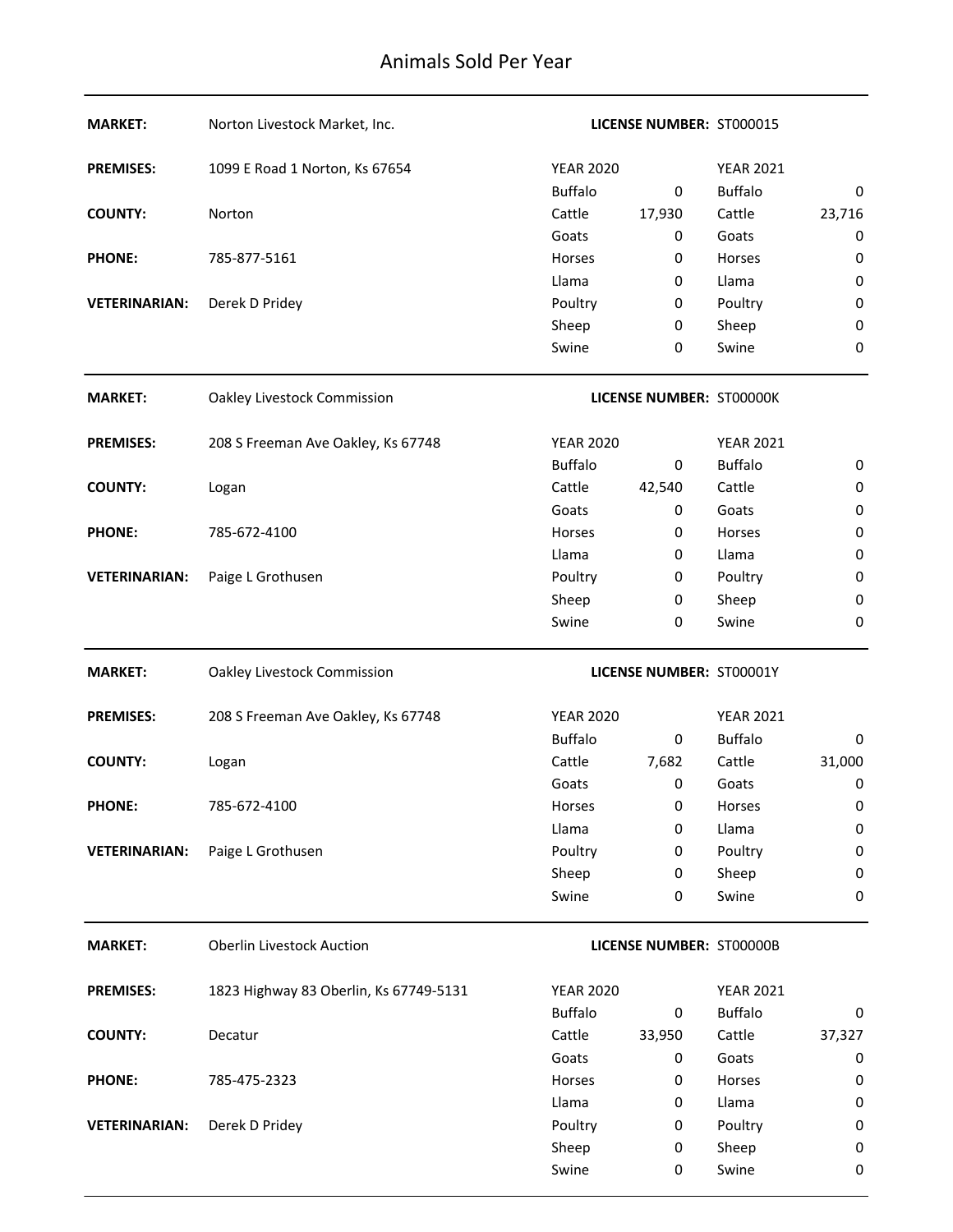| <b>MARKET:</b>       | Osborne Livestock Comm.                |                  | LICENSE NUMBER: ST00001V |                  |                |
|----------------------|----------------------------------------|------------------|--------------------------|------------------|----------------|
| <b>PREMISES:</b>     | 600 W Adams St Osborne, Ks 67473       | <b>YEAR 2020</b> |                          | <b>YEAR 2021</b> |                |
|                      |                                        | <b>Buffalo</b>   | 0                        | <b>Buffalo</b>   | 0              |
| <b>COUNTY:</b>       | Osborne                                | Cattle           | 17,039                   | Cattle           | 19,111         |
|                      |                                        | Goats            | 0                        | Goats            | 0              |
| <b>PHONE:</b>        | 785-346-2351                           | Horses           | 0                        | Horses           | $\pmb{0}$      |
|                      |                                        | Llama            | 0                        | Llama            | $\pmb{0}$      |
| <b>VETERINARIAN:</b> | Chelsey R Sigle                        | Poultry          | 0                        | Poultry          | $\pmb{0}$      |
|                      |                                        | Sheep            | $\pmb{0}$                | Sheep            | $\pmb{0}$      |
|                      |                                        | Swine            | 0                        | Swine            | $\bf{0}$       |
| <b>MARKET:</b>       | Overbrook Livestock Commission Company |                  | LICENSE NUMBER: ST00000F |                  |                |
| <b>PREMISES:</b>     | 305 N 1St Rd Overbrook, Ks 66524-8804  | <b>YEAR 2020</b> |                          | <b>YEAR 2021</b> |                |
|                      |                                        | <b>Buffalo</b>   | 0                        | <b>Buffalo</b>   | 0              |
| <b>COUNTY:</b>       | Osage                                  | Cattle           | 30,810                   | Cattle           | 34,959         |
|                      |                                        | Goats            | 3                        | Goats            | 1,230          |
| <b>PHONE:</b>        | 785-665-7181                           | <b>Horses</b>    | 3                        | Horses           | 4              |
|                      |                                        | Llama            | 0                        | Llama            | 0              |
| <b>VETERINARIAN:</b> | Steven K Blythe                        | Poultry          | 0                        | Poultry          | $\bf{0}$       |
|                      |                                        | Sheep            | 0                        | Sheep            | 603            |
|                      |                                        | Swine            | 0                        | Swine            | $\bf{0}$       |
|                      |                                        |                  |                          |                  |                |
| <b>MARKET:</b>       | Paola Livestock Auction, Inc.          |                  | LICENSE NUMBER: ST000002 |                  |                |
| <b>PREMISES:</b>     | 26701 Eagle Dr Paola, Ks 66071-4950    | <b>YEAR 2020</b> |                          | <b>YEAR 2021</b> |                |
|                      |                                        | <b>Buffalo</b>   | 0                        | <b>Buffalo</b>   | 0              |
| <b>COUNTY:</b>       | Miami                                  | Cattle           | 26,684                   | Cattle           | 27,387         |
|                      |                                        | Goats            | $\overline{2}$           | Goats            | 3              |
| <b>PHONE:</b>        | 913-294-3335                           | Horses           | 13                       | Horses           | 8              |
|                      |                                        | Llama            | 0                        | Llama            | $\pmb{0}$      |
| <b>VETERINARIAN:</b> | Steven K Blythe                        | Poultry          | 0                        | Poultry          | $\pmb{0}$      |
|                      |                                        | Sheep            | $\overline{2}$           | Sheep            | 22             |
|                      |                                        | Swine            | 1                        | Swine            | $\mathbf 0$    |
| <b>MARKET:</b>       | Parsons Livestock Auction, LLC         |                  | LICENSE NUMBER: ST00000U |                  |                |
| <b>PREMISES:</b>     | 25012 N Hwy 59 Parsons, Ks 67357       | <b>YEAR 2020</b> |                          | <b>YEAR 2021</b> |                |
|                      |                                        | <b>Buffalo</b>   | 0                        | <b>Buffalo</b>   | 0              |
| <b>COUNTY:</b>       | Labette                                | Cattle           | 26,964                   | Cattle           | $\pmb{0}$      |
|                      |                                        | Goats            | 0                        | Goats            | $\pmb{0}$      |
| <b>PHONE:</b>        | 620-421-2900                           | Horses           | 0                        | Horses           | $\pmb{0}$      |
|                      |                                        | Llama            | 0                        | Llama            | $\pmb{0}$      |
| <b>VETERINARIAN:</b> | David Newby                            | Poultry          | 0                        | Poultry          | $\pmb{0}$      |
|                      |                                        | Sheep<br>Swine   | 0<br>0                   | Sheep<br>Swine   | $\pmb{0}$<br>0 |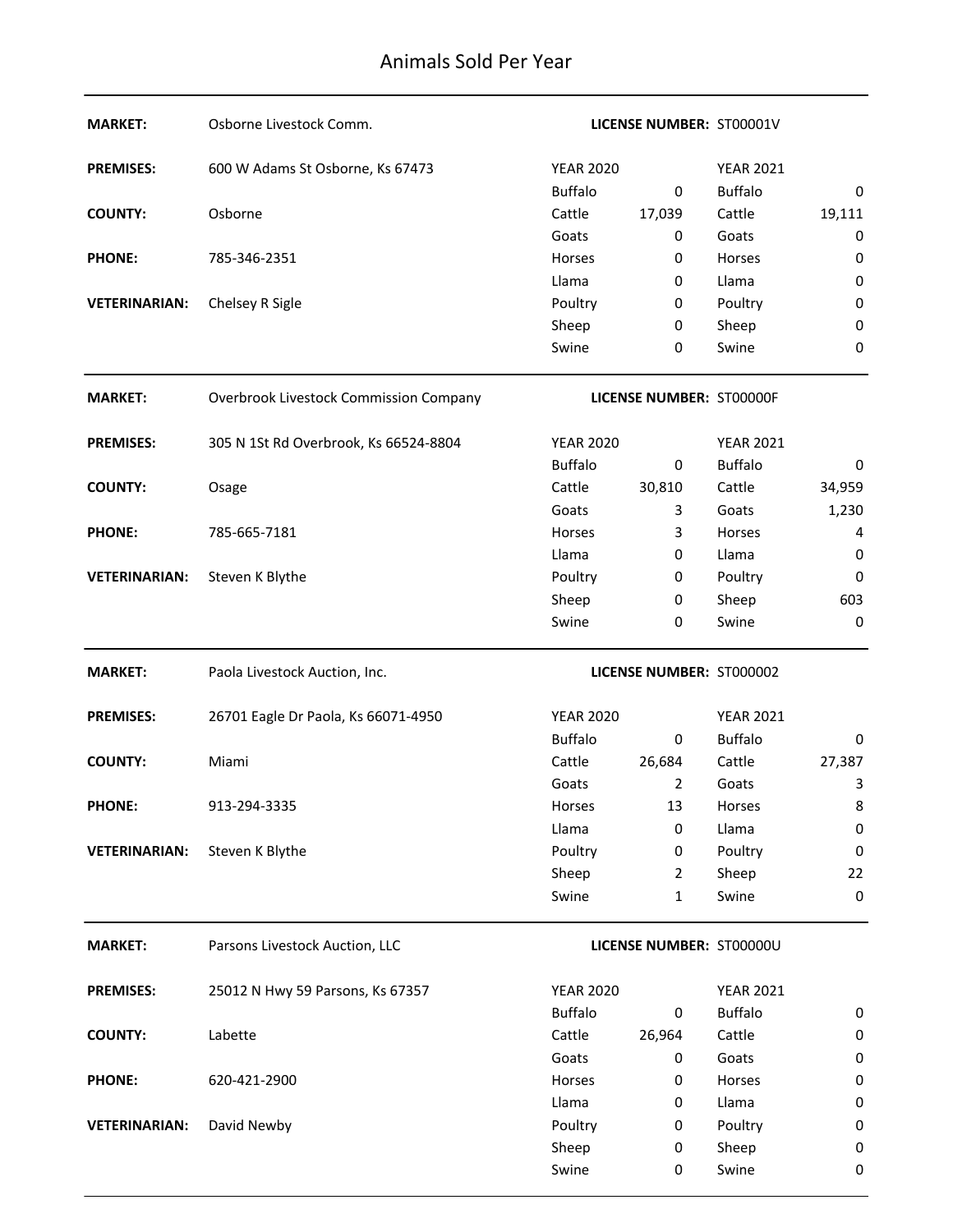| <b>MARKET:</b>       | Parsons Livestock Auction, LLC                |                  | <b>LICENSE NUMBER: ST00001W</b> |                  |             |
|----------------------|-----------------------------------------------|------------------|---------------------------------|------------------|-------------|
| <b>PREMISES:</b>     | 25012 N Hwy 59 Parsons, Ks 67357              | <b>YEAR 2020</b> |                                 | <b>YEAR 2021</b> |             |
|                      |                                               | <b>Buffalo</b>   | 0                               | <b>Buffalo</b>   | 0           |
| <b>COUNTY:</b>       | Labette                                       | Cattle           | 26,484                          | Cattle           | 55,049      |
|                      |                                               | Goats            | 0                               | Goats            | 0           |
| <b>PHONE:</b>        | 620-421-2900                                  | Horses           | 0                               | Horses           | 0           |
|                      |                                               | Llama            | $\bf{0}$                        | Llama            | $\mathbf 0$ |
| <b>VETERINARIAN:</b> | David K Newby                                 | Poultry          | 0                               | Poultry          | $\mathbf 0$ |
|                      |                                               | Sheep            | 0                               | Sheep            | $\mathbf 0$ |
|                      |                                               | Swine            | $\bf{0}$                        | Swine            | 0           |
| <b>MARKET:</b>       | Phillips & Sons Leavenworth Livestock Auction |                  | LICENSE NUMBER: ST00001R        |                  |             |
| <b>PREMISES:</b>     | 18258 Linwood Rd Linwood, Ks 66052-4525       | <b>YEAR 2020</b> |                                 | <b>YEAR 2021</b> |             |
|                      |                                               | <b>Buffalo</b>   | 0                               | <b>Buffalo</b>   | 0           |
| <b>COUNTY:</b>       | Leavenworth                                   | Cattle           | 528                             | Cattle           | 1,097       |
|                      |                                               | Goats            | 1,272                           | Goats            | 2,171       |
| <b>PHONE:</b>        |                                               | Horses           | 372                             | Horses           | 406         |
|                      |                                               | Llama            | $\bf{0}$                        | Llama            | 0           |
| <b>VETERINARIAN:</b> | <b>Gerald Theis</b>                           | Poultry          | $\pmb{0}$                       | Poultry          | $\mathbf 0$ |
|                      |                                               | Sheep            | 457                             | Sheep            | 1,053       |
|                      |                                               | Swine            | 157                             | Swine            | 323         |
| <b>MARKET:</b>       | Pratt Livestock, Inc.                         |                  | LICENSE NUMBER: ST00001J        |                  |             |
| <b>PREMISES:</b>     | 30274 E Us Highway 54 Pratt, Ks 67124-8310    | <b>YEAR 2020</b> |                                 | <b>YEAR 2021</b> |             |
|                      |                                               | <b>Buffalo</b>   | 0                               | <b>Buffalo</b>   | 0           |
| <b>COUNTY:</b>       | Pratt                                         | Cattle           | 158,275                         | Cattle           | 164,127     |
|                      |                                               | Goats            | 0                               | Goats            | 0           |
| <b>PHONE:</b>        | 620-672-5961                                  | Horses           | 0                               | Horses           | 0           |
|                      |                                               | Llama            | 0                               | Llama            | $\mathbf 0$ |
| <b>VETERINARIAN:</b> | Clinton H Skaggs                              | Poultry          |                                 | Poultry          | $\mathbf 0$ |
|                      |                                               |                  | 0                               |                  |             |
|                      |                                               | Sheep            | 0                               | Sheep            | 0           |
|                      |                                               | Swine            | $\bf{0}$                        | Swine            | 0           |
| <b>MARKET:</b>       | Rezac Livestock Comm. Co., Inc.               |                  | LICENSE NUMBER: ST000010        |                  |             |
| <b>PREMISES:</b>     | 27425 W Drew Rd Saint Marys, Ks 66536-9735    | <b>YEAR 2020</b> |                                 | <b>YEAR 2021</b> |             |
|                      |                                               | <b>Buffalo</b>   | 0                               | <b>Buffalo</b>   | 0           |
| <b>COUNTY:</b>       | Pottawatomie                                  | Cattle           | 80,202                          | Cattle           | 80,230      |
|                      |                                               | Goats            | 0                               | Goats            | 0           |
| <b>PHONE:</b>        | 785-437-2785                                  | Horses           | 0                               | Horses           | 0           |
|                      |                                               | Llama            | 0                               | Llama            | 0           |
| <b>VETERINARIAN:</b> | Karl F Lukert                                 | Poultry          | 0                               | Poultry          | 0           |
|                      |                                               | Sheep            | 0                               | Sheep            | 0           |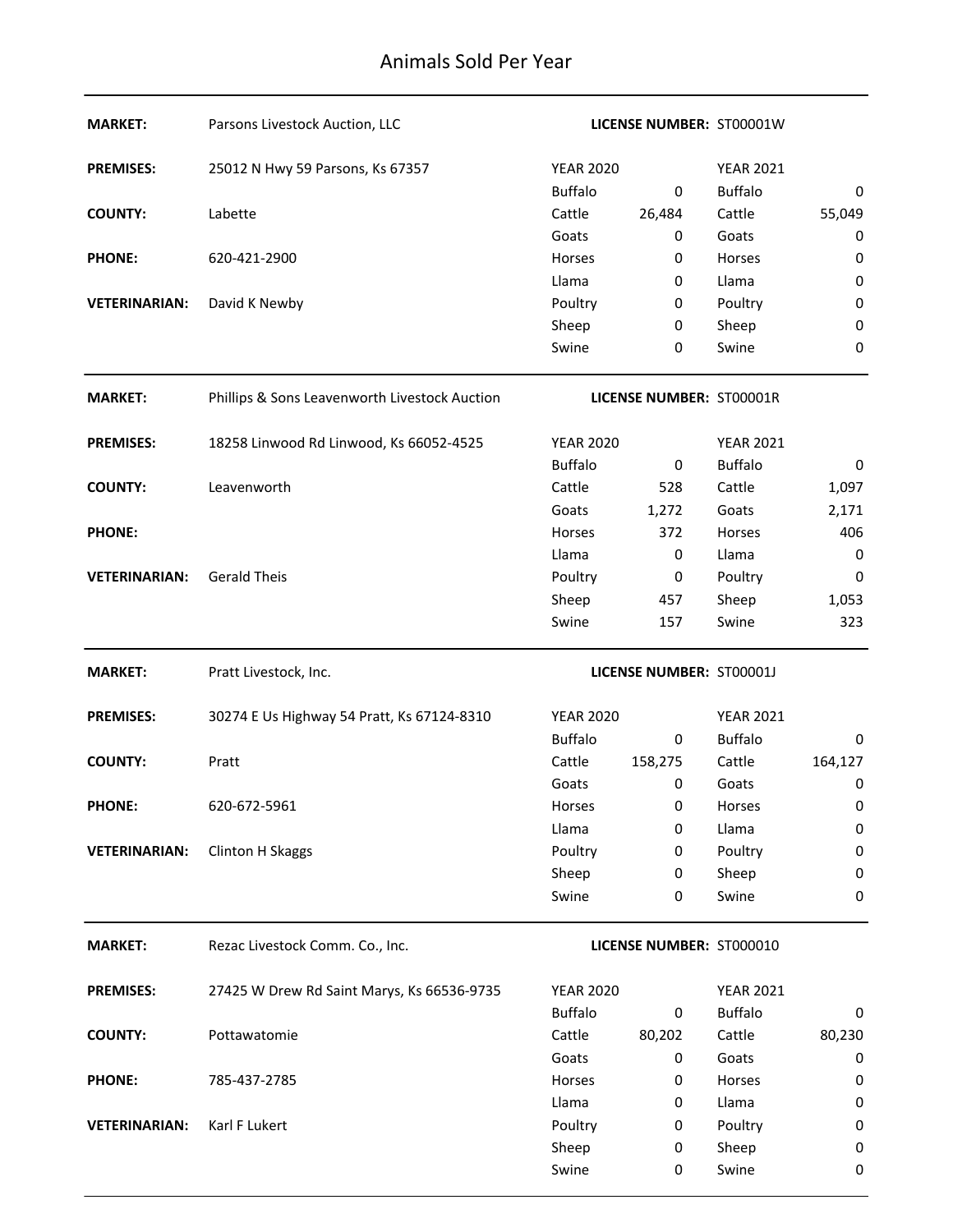| <b>MARKET:</b>       | Russell Livestock, LLC                    |                  | LICENSE NUMBER: ST00001E |                  |             |
|----------------------|-------------------------------------------|------------------|--------------------------|------------------|-------------|
| <b>PREMISES:</b>     | 720 S Fossil St Russell, Ks 67665-3522    | <b>YEAR 2020</b> |                          | <b>YEAR 2021</b> |             |
|                      |                                           | <b>Buffalo</b>   | 0                        | <b>Buffalo</b>   | 0           |
| <b>COUNTY:</b>       | Russell                                   | Cattle           | 30,148                   | Cattle           | 29,515      |
|                      |                                           | Goats            | 0                        | Goats            | 0           |
| <b>PHONE:</b>        | 785-483-2961                              | Horses           | 0                        | Horses           | 0           |
|                      |                                           | Llama            | 0                        | Llama            | $\pmb{0}$   |
| <b>VETERINARIAN:</b> | Dane Anspaugh                             | Poultry          | 0                        | Poultry          | 0           |
|                      |                                           | Sheep            | 0                        | Sheep            | $\pmb{0}$   |
|                      |                                           | Swine            | 0                        | Swine            | $\mathbf 0$ |
| <b>MARKET:</b>       | Southwest Livestock Auction L.L.C.        |                  | LICENSE NUMBER: ST00001S |                  |             |
| <b>PREMISES:</b>     | 1409 E Trail St Dodge City, Ks 67801-9015 | <b>YEAR 2020</b> |                          | <b>YEAR 2021</b> |             |
|                      |                                           | <b>Buffalo</b>   | 0                        | <b>Buffalo</b>   | 0           |
| <b>COUNTY:</b>       | Ford                                      | Cattle           | 7,795                    | Cattle           | 9,639       |
|                      |                                           | Goats            | 0                        | Goats            | 0           |
| <b>PHONE:</b>        | 620-225-0565                              | Horses           | 0                        | Horses           | 0           |
|                      |                                           | Llama            | 0                        | Llama            | $\pmb{0}$   |
| <b>VETERINARIAN:</b> | Ashley L Fischer                          | Poultry          | 0                        | Poultry          | $\pmb{0}$   |
|                      |                                           | Sheep            | 0                        | Sheep            | 0           |
|                      |                                           | Swine            | 0                        | Swine            | $\mathbf 0$ |
|                      |                                           |                  |                          |                  |             |
| <b>MARKET:</b>       | St. Francis Auction Market                |                  | LICENSE NUMBER: ST00000C |                  |             |
| <b>PREMISES:</b>     | 501 E Us Hwy 36 St Francis, Ks 67756      | <b>YEAR 2020</b> |                          | <b>YEAR 2021</b> |             |
|                      |                                           | <b>Buffalo</b>   | 0                        | <b>Buffalo</b>   | 0           |
| <b>COUNTY:</b>       | Cheyenne                                  | Cattle           | 2,542                    | Cattle           | 0           |
|                      |                                           | Goats            | 0                        | Goats            | $\pmb{0}$   |
| <b>PHONE:</b>        | 785-332-2721                              | Horses           | $\bf{0}$                 | Horses           | 0           |
|                      |                                           | Llama            | 0                        | Llama            | $\pmb{0}$   |
| <b>VETERINARIAN:</b> | Judy L Baxter                             | Poultry          | 0                        | Poultry          | 0           |
|                      |                                           | Sheep            | 0                        | Sheep            | 0           |
|                      |                                           | Swine            | 0                        | Swine            | 0           |
| <b>MARKET:</b>       | St. Francis Stockyards LLC                |                  | LICENSE NUMBER: ST00001X |                  |             |
| <b>PREMISES:</b>     | 507 Us Highway 36 St Francis, Ks 67756    | <b>YEAR 2020</b> |                          | <b>YEAR 2021</b> |             |
|                      |                                           | <b>Buffalo</b>   | 0                        | <b>Buffalo</b>   | 0           |
| <b>COUNTY:</b>       | Cheyenne                                  | Cattle           | 5,062                    | Cattle           | 18,414      |
|                      |                                           | Goats            | 0                        | Goats            | 0           |
| <b>PHONE:</b>        | 785-332-4252                              | Horses           | 7                        | Horses           | 1           |
|                      |                                           | Llama            | 0                        | Llama            | 0           |
| <b>VETERINARIAN:</b> | Judy L Baxter                             | Poultry          | 0                        | Poultry          | 0           |
|                      |                                           | Sheep            | 0                        | Sheep            | 0           |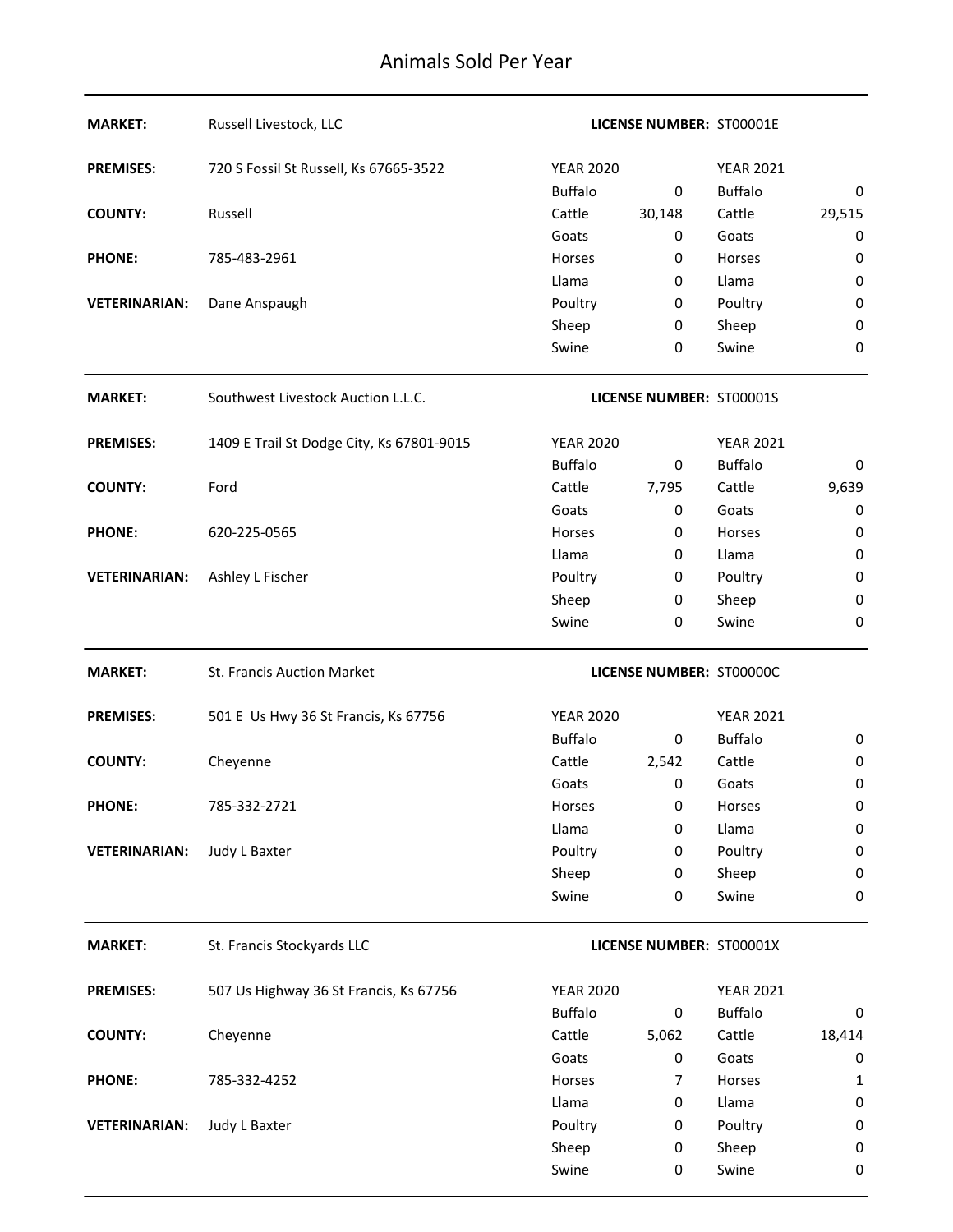| <b>MARKET:</b>       | Superior Livestock Auction, LLC          |                  | LICENSE NUMBER: ST00001H        |                  |           |
|----------------------|------------------------------------------|------------------|---------------------------------|------------------|-----------|
| <b>PREMISES:</b>     | 1155 N Colorado Ave Brush, Co 80723      | <b>YEAR 2020</b> |                                 | <b>YEAR 2021</b> |           |
|                      |                                          | <b>Buffalo</b>   | $\bf{0}$                        | <b>Buffalo</b>   | 0         |
| <b>COUNTY:</b>       | Morgan                                   | Cattle           | 131,046                         | Cattle           | 149,725   |
|                      |                                          | Goats            | 0                               | Goats            | 0         |
| <b>PHONE:</b>        | 970-842-5566                             | Horses           | 0                               | Horses           | 0         |
|                      |                                          | Llama            | 0                               | Llama            | $\bf{0}$  |
| <b>VETERINARIAN:</b> |                                          | Poultry          | 0                               | Poultry          | $\pmb{0}$ |
|                      |                                          | Sheep            | 0                               | Sheep            | $\pmb{0}$ |
|                      |                                          | Swine            | $\bf{0}$                        | Swine            | $\bf{0}$  |
| <b>MARKET:</b>       | Sylvan Sales Commission, LLC             |                  | LICENSE NUMBER: ST00000V        |                  |           |
| <b>PREMISES:</b>     | 400 E 1St St Sylvan Grove, Ks 67481-8844 | <b>YEAR 2020</b> |                                 | <b>YEAR 2021</b> |           |
|                      |                                          | <b>Buffalo</b>   | 0                               | <b>Buffalo</b>   | 0         |
| <b>COUNTY:</b>       | Lincoln                                  | Cattle           | 24,743                          | Cattle           | 32,081    |
|                      |                                          | Goats            | 0                               | Goats            | 0         |
| <b>PHONE:</b>        | 785-526-7123                             | Horses           | 0                               | Horses           | 0         |
|                      |                                          | Llama            | 0                               | Llama            | 0         |
| <b>VETERINARIAN:</b> | Bryon N Wilson                           | Poultry          | 0                               | Poultry          | $\pmb{0}$ |
|                      |                                          | Sheep            | 0                               | Sheep            | $\pmb{0}$ |
|                      |                                          | Swine            | 0                               | Swine            | 0         |
| <b>MARKET:</b>       | Syracuse Commission Co, Inc              |                  | LICENSE NUMBER: ST000008        |                  |           |
| <b>PREMISES:</b>     | 109 S Main Syracuse, Ks 67878            | <b>YEAR 2020</b> |                                 | <b>YEAR 2021</b> |           |
|                      |                                          | <b>Buffalo</b>   | $\bf{0}$                        | <b>Buffalo</b>   | 0         |
|                      |                                          |                  |                                 |                  |           |
| <b>COUNTY:</b>       | Hamilton                                 | Cattle           | 85,005                          | Cattle           | 88,075    |
|                      |                                          | Goats            | 0                               | Goats            | 0         |
| <b>PHONE:</b>        | 620-384-5259                             | Horses           | 0                               | <b>Horses</b>    | 0         |
|                      |                                          | Llama            | 0                               | Llama            | $\pmb{0}$ |
| <b>VETERINARIAN:</b> | Matt Temaat                              | Poultry          | 0                               | Poultry          | $\pmb{0}$ |
|                      |                                          | Sheep            | 0                               | Sheep            | $\pmb{0}$ |
|                      |                                          | Swine            | 0                               | Swine            | $\bf{0}$  |
| <b>MARKET:</b>       | Wakeeney Livestock, LLC                  |                  | <b>LICENSE NUMBER: ST00001D</b> |                  |           |
| <b>PREMISES:</b>     | 24088 G Terrace Wakeeney, Ks 67672       | <b>YEAR 2020</b> |                                 | <b>YEAR 2021</b> |           |
|                      |                                          | <b>Buffalo</b>   | $\bf{0}$                        | <b>Buffalo</b>   | 0         |
| <b>COUNTY:</b>       | Trego                                    | Cattle           | 26,931                          | Cattle           | 42,942    |
|                      |                                          | Goats            | $\pmb{0}$                       | Goats            | $\pmb{0}$ |
| <b>PHONE:</b>        | 785-743-2691                             | Horses           | 0                               | Horses           | 0         |
|                      |                                          | Llama            | 0                               | Llama            | $\pmb{0}$ |
| <b>VETERINARIAN:</b> | Jake C Bauer                             | Poultry          | 0                               | Poultry          | 0         |
|                      |                                          | Sheep            | 0                               | Sheep            | $\pmb{0}$ |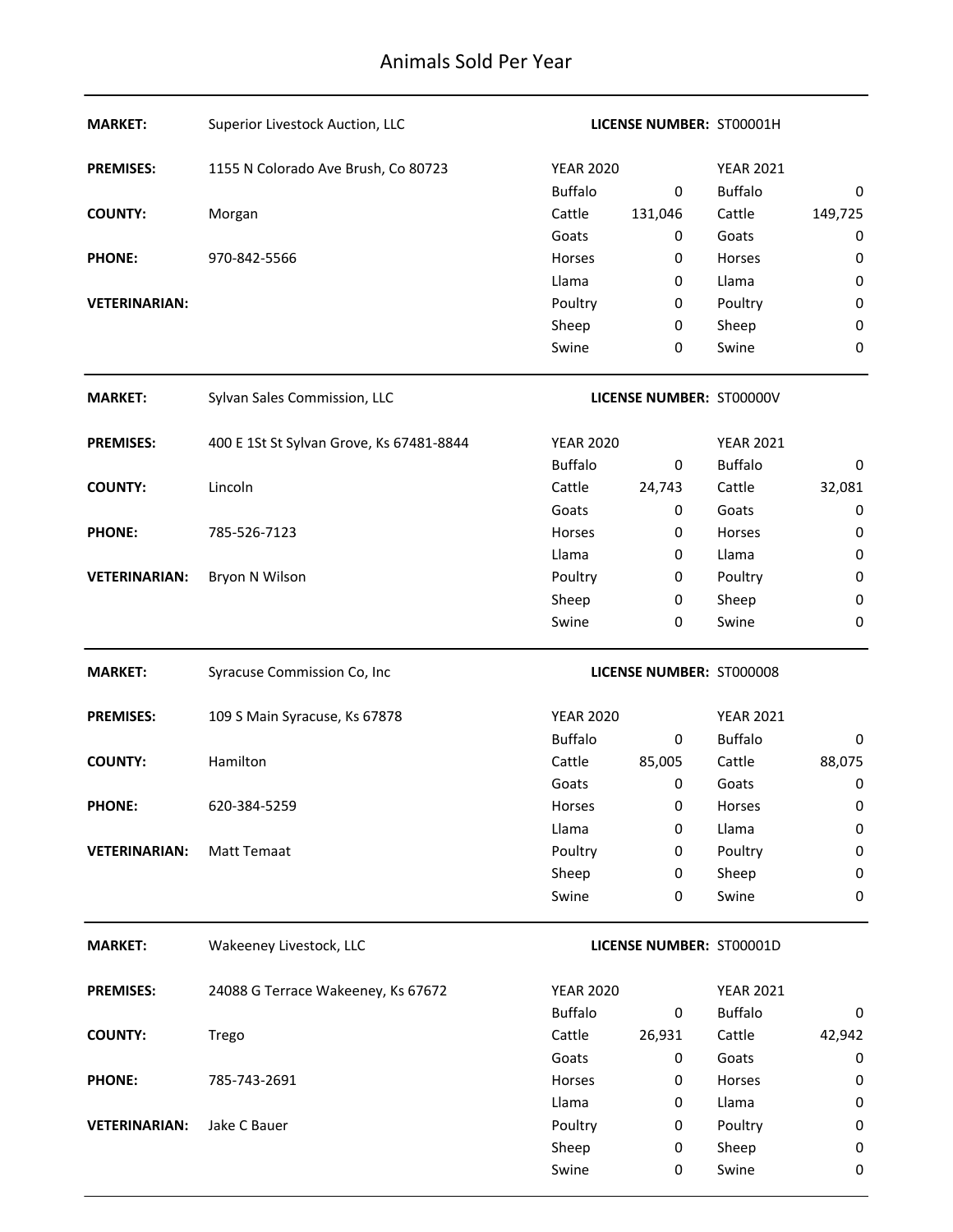| <b>MARKET:</b>       | Winfield Livestock Auction Co, Inc.         |                  | LICENSE NUMBER: ST000003        |                  |                  |
|----------------------|---------------------------------------------|------------------|---------------------------------|------------------|------------------|
| <b>PREMISES:</b>     | 7168 Us Highway 160 Winfield, Ks 67156-6936 | <b>YEAR 2020</b> |                                 | <b>YEAR 2021</b> |                  |
|                      |                                             | <b>Buffalo</b>   | $\pmb{0}$                       | <b>Buffalo</b>   | 0                |
| <b>COUNTY:</b>       | Cowley                                      | Cattle           | 36,675                          | Cattle           | 41,859           |
|                      |                                             | Goats            | 11                              | Goats            | 13               |
| <b>PHONE:</b>        | 620-221-4364                                | Horses           | $\overline{2}$                  | Horses           | 11               |
|                      |                                             | Llama            | 0                               | Llama            | 0                |
| <b>VETERINARIAN:</b> | Richard H Heersche                          | Poultry          | 0                               | Poultry          | 0                |
|                      |                                             | Sheep            | 0                               | Sheep            | 0                |
|                      |                                             | Swine            | 0                               | Swine            | 0                |
| <b>MARKET:</b>       | Winter Livestock, Inc.                      |                  | LICENSE NUMBER: ST00001A        |                  |                  |
| <b>PREMISES:</b>     | 1414 E Trail St Dodge City, Ks 67801-9014   | <b>YEAR 2020</b> |                                 | <b>YEAR 2021</b> |                  |
|                      |                                             | <b>Buffalo</b>   | 0                               | <b>Buffalo</b>   | 0                |
| <b>COUNTY:</b>       | Ford                                        | Cattle           | 142,823                         | Cattle           | 152,313          |
|                      |                                             | Goats            | 0                               | Goats            | 0                |
| <b>PHONE:</b>        | 620-225-4159                                | Horses           | 0                               | Horses           | $\boldsymbol{0}$ |
|                      |                                             | Llama            | 0                               | Llama            | $\boldsymbol{0}$ |
| <b>VETERINARIAN:</b> | Darin D Huck                                | Poultry          | 0                               | Poultry          | $\boldsymbol{0}$ |
|                      |                                             | Sheep            | 0                               | Sheep            | 0                |
|                      |                                             | Swine            | 0                               | Swine            | $\mathbf 0$      |
| <b>MARKET:</b>       | Woodson County Auction, Inc.                |                  | <b>LICENSE NUMBER: ST00000T</b> |                  |                  |
| <b>PREMISES:</b>     | 701 S Fry St Yates Center, Ks 66783-1611    | <b>YEAR 2020</b> |                                 | <b>YEAR 2021</b> |                  |
|                      |                                             | <b>Buffalo</b>   | 0                               | <b>Buffalo</b>   | 0                |
| <b>COUNTY:</b>       | Woodson                                     | Cattle           | 0                               | Cattle           | 0                |
|                      |                                             | Goats            | 6,310                           | Goats            | 8,839            |
| <b>PHONE:</b>        | 620-625-8620                                | Horses           | 0                               | Horses           | 0                |
|                      |                                             | Llama            | 0                               | Llama            | 0                |
| <b>VETERINARIAN:</b> | Darrell Monfort                             | Poultry          | 0                               | Poultry          | 0                |
|                      |                                             | Sheep            | 5,614                           | Sheep            | 9,546            |
|                      |                                             | Swine            | 0                               | Swine            | 0                |